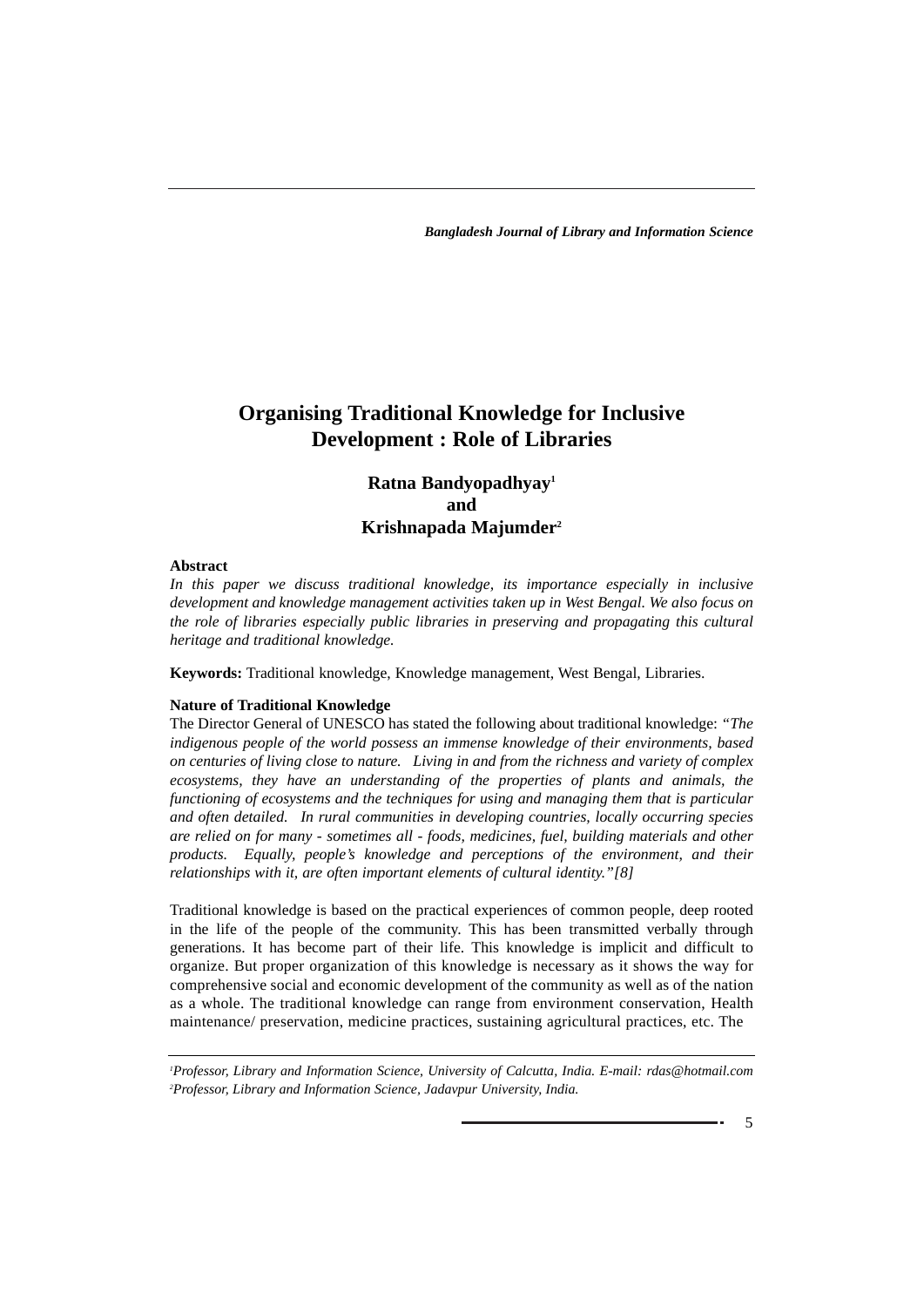direct interaction with natural environment give them the opportunity to have practical knowledge regarding various aspects like medicinal, nutritional values of plants, how to cure certain illness or how to prevent certain types of diseases by using specific types of herbs, understanding the weather, chemical properties of soil in cultivating different types of crops, etc. There are about 40 tribes in West Bengal constituting 5.5% of the total population of West Bengal, which is more than 80 million.[1,20] The cultural diversity is observed among these communities. Each and every community of this multi-cultural society has its own traditional culture. Some of these tribes are on the verge of extinction. It has been found that there are 4 tribes with population less than 1000 [6].

Different types of traditional art have become indicators of cultural identity of different communities. 'Baul' songs were generally sung with 'ek tara', 'Bhatiyali' songs were usually sung by the boatmen, 'Bhaoyaiya' songs were very popular at one time. Similarly 'Gambhira dance of North Bengal, 'Chhau dance' of Purulia were renowned folk dances.[3] These traditional folk cultures used to be transmitted through 'guru' and 'shishya' tradition/ parampara. Some festivals of certain tribal communities used to be celebrated with colourful grandeur, for example 'Tusu', 'Bhadu', 'Baha', etc.[4] Different traditional songs, dances , music with traditional instruments were part of these festivals. This is virtually on its way out. People engaged in the profession of reciting folk lore or narrating tales in important places were known as 'Kathaks' and 'Vachaks'.[3] They used to carry the tradition orally. Now these people are rarely seen. Preservation of this cultural heritage as well as propagation of this heritage are needed. Time is fast changing and we need to preserve our culture. The development of information technology has given us the opportunity to use it properly in preserving and disseminating this cultural heritage.

#### **Importance of Traditional Knowledge**

Traditional knowledge can be used in tackling certain types of problems, natural calamities and drawing plans for the development of local areas. An adverse effect of globalization is the trend to accept only the modern western practices. But for the sustenance of traditional knowledge it should be preserved, integrated and be used in the overall development of the nation. With the help of IT now it is possible to integrate the traditional practices of various communities, to create databases, to develop resource centres, and develop network.

The importance of traditional knowledge is best expressed in a press release of UN/ISDR 2008 dated 19th September 2008. It states "*When the Indian Ocean Tsunami hit in December 2004, over 250,000 people were killed throughout Asia, but only seven people died out of a population of approximately 83,000 on Simeulue Island, just 40km from the epicenter of the earthquake. Nearly the entire population of the Island survived. Thanks to the people's inherited knowledge of Tsunamis handed down from each generation to the next."[9]*

*"The Onge tribe, for example, have lived on Little Andaman for between 30,000 and 50,000 years and, though they are on the verge of extinction, almost all of the 100 or so people left seem to have survived the 26 December quake and the devastating waves which followed. Their folklore talks of huge shaking of ground followed by high wall of water.* "[5] Manish Chandi, anthropologist also added *"… Jarawa tribe … was also largely safe." K.C.Ghoshal,*the then executive secretary of the Andaman-Nicobar tribal welfare department further added *"…the Sentinelese people appear not to have been affected."[5]*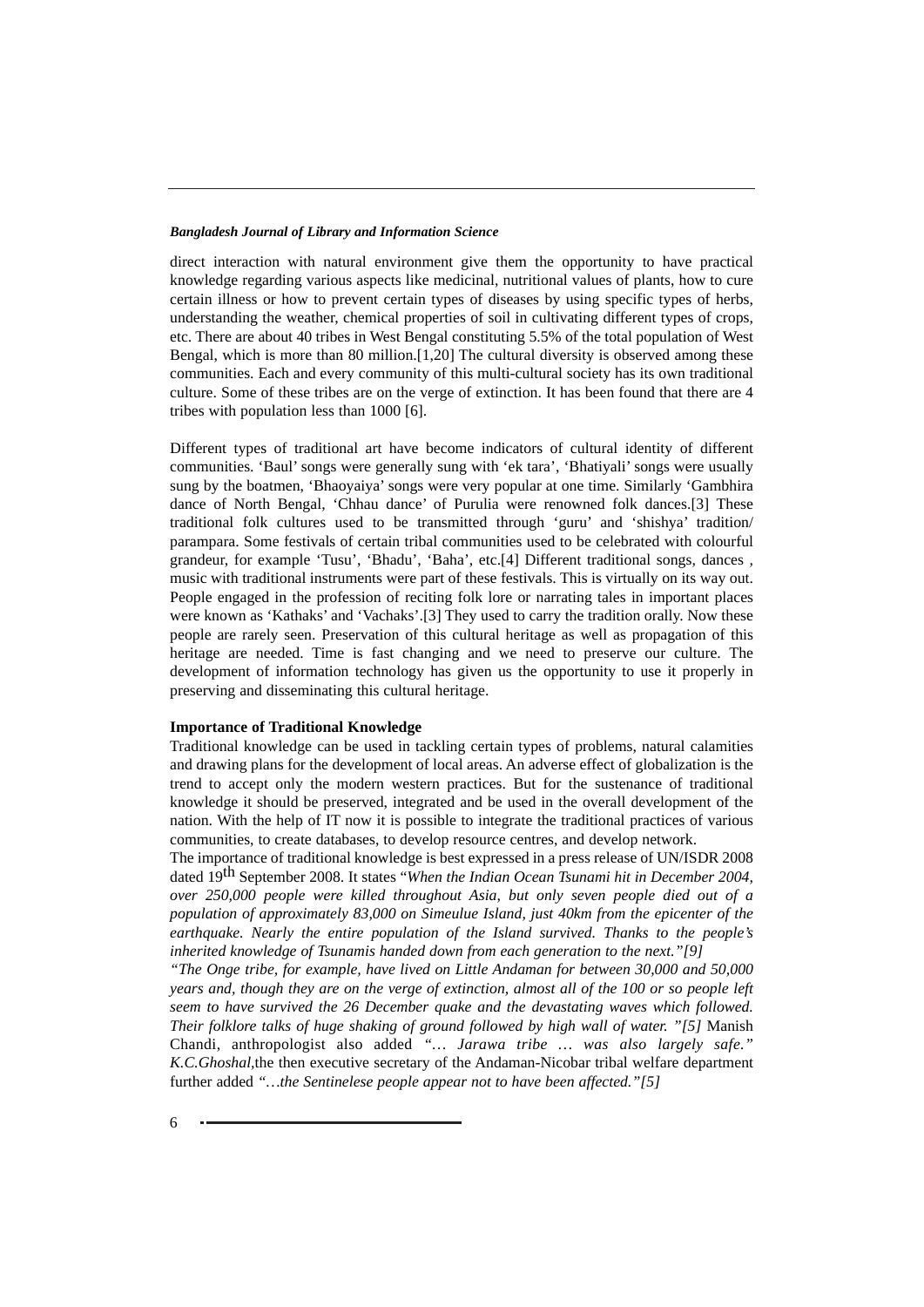In Canada ecological knowledge of aboriginal communities gave valuable insights and helped in the management of natural resources and ecological planning. [14]

So, the preservation of traditional knowledge is absolutely necessary to find out effective ways to combat natural calamities, to plan for the development of local areas, to maximize the use of natural resources and plan for sustenance and overall development of the nation. This is the time to seek out ways to foster care for protecting and preserving this knowledge so that the present as well as future generations can reap the benefit and these communities can also continue to exist , flourish and accrue fair share of the benefits.

#### **Inclusive Development**

*"Inclusive development is development that marginalized groups take part in and benefit from, regardless of their gender, ethnicity, age, sexual orientation, disability or poverty. It seeks to address the deepening inequality across the world that has arisen despite unprecedented economic growth."[12]*

Inclusive Development Is now being considered as the prime factor for the socio- economic development of a country like ours. Harmonious development can only be achieved by attending to the needs of all especially of the disadvantaged ones, making use of their skills, chalking out their developmental programmes, building as well as sustaining their skills, encouraging in the production of traditional skill and knowledge based products and services, helping for the distribution, dissemination of these products and services through various ways. These knowledge based products and services can help them to generate the livelihood and thus meet their social needs. India has given stress on inclusive development in the eleventh five year plan (2007-12).

# **Problems associated with traditional knowledge**

The problems associated with traditional knowledge are as follows:

- We have already mentioned that some of the tribal communities (having traditional knowledge, distinct cultures) are on the verge of extinction
	- 4 tribes with less than 1000 population
	- 9 tribes with population between 1000 to 5000
	- 5 tribes with population between 5000 to 10000 [6]
- Cultural identities of some of the communities are eroding because of the socio economic pressures, effect of globalization, growing opportunities in the job markets, change lifestyle, migration from homeland, etc.
- This knowledge is implicit. Most of it is not available in written form.
- Changed lifestyle may also weaken the knowledge transfer process to future generations.
- There is dearth of respect and appreciation for this knowledge. Lack of awareness leads to misunderstanding and fails to realize the true value i.e. its scientific and technical qualities
- Preservation of this knowledge
- Protection of this knowledge against misuse Commercial exploitation of knowledge by third parties.

# **Knowledge Management Activities**

Different government departments, research institutions, non government organizations are trying to document traditional knowledge and also bringing out various print and non print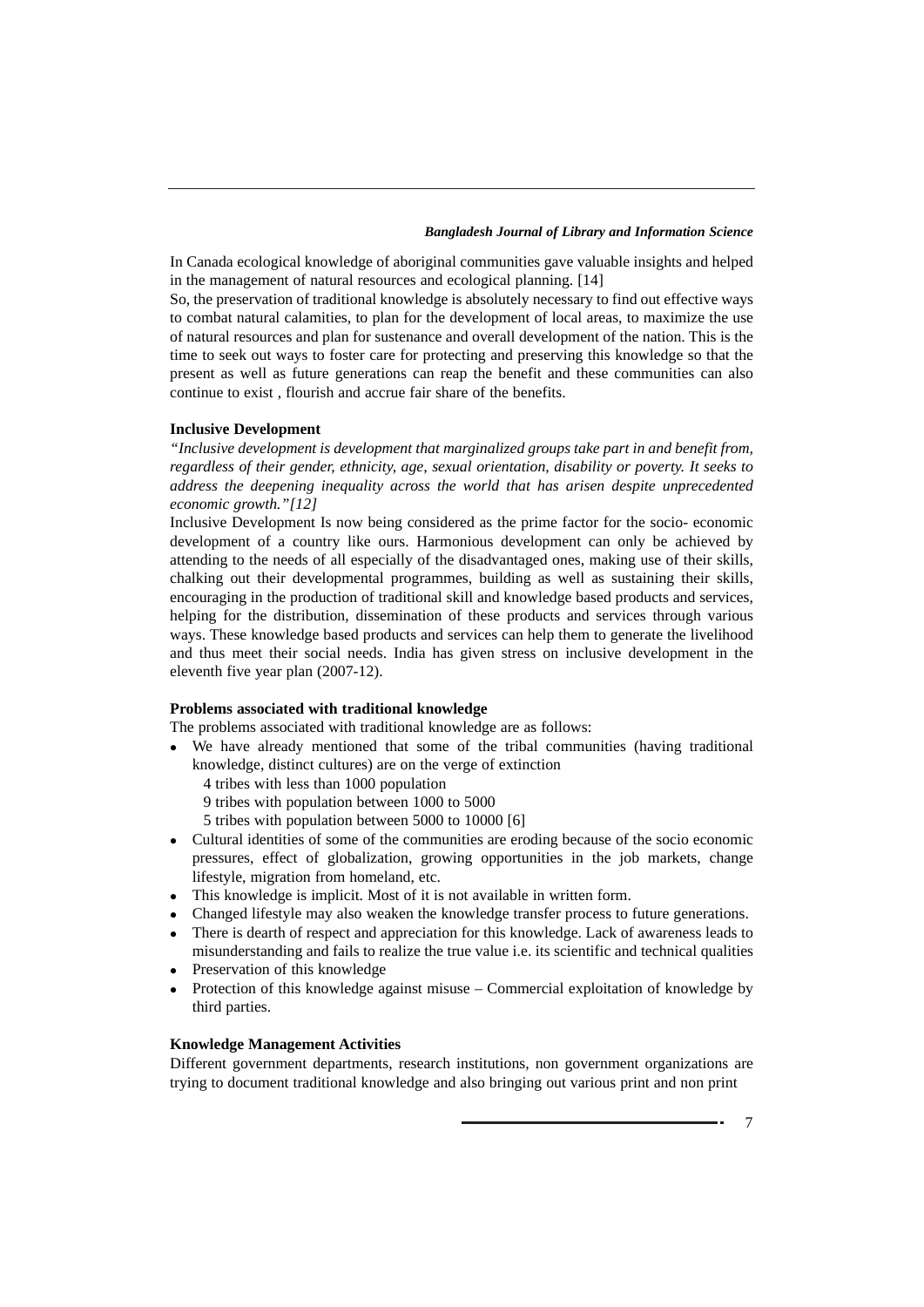documents on folk art , music, dance, their crafts and craftsmanship, traditional indigenous knowledge as well as on physical anthropological aspects.

Research Institutions like Anthropological Survey of India (ASI) have taken up different research programmes to give a new insight to biocultural study and to find out the effect of mixing up of various cultures in a multicultural population. Other government departments like Scheduled Castes and Tribes Welfare Department, Government of West Bengal; Lokasanskriti Gabeshana Parishad (Research Institute of Folk Culture, West Bengal); Loksanskriti o Adibasi Sanskriti Kendra (Folk Culture and Tribal Culture Centre), Information and Culture Department, Government of West Bengal, etc., different organizations like Zonal Cultural Centres (ZCC), Sangeet Natak Akademi, Lalit Kala Akademi, etc. are also doing the work of documentation and bringing out documents in both print and non-print media. Some departments of different Universities like Department of Anthropology, University of Calcutta, are also doing the documentation work to preserve the cultural heritage. Library and Information Science departments of some universities in West Bengal are also taking up projects to assess the information needs of the tribal communities residing in different parts of the state.

The methods of preserving cultural heritage range from preparation of written/ printed documents, non print documents covering audio-visual recording, photographs, preserving artefacts and sponsoring teacher-disciple or guru-shishya transmission methods, etc.

Besides Archives, Museums, Research Centres, Govt. deptartments, Universities, NGOs, Libraries of these centres, organizations are also playing important roles in documenting , preserving and disseminating the traditional knowledge and cultural heritage. Traditional Knowledge Digital Library (TKDL) has already 'documented over 200,000 formulations of Ayurveda, Siddha and Unani to save them from piracy.'[15]

Indira Gandhi National Centre for the Arts (IGNCA) is developing a databank on Arts, Humanities and cultural heritage of the country. The Indian National Trust for Art and Cultural Heritage (INTACH) is also trying to preserve traditional culture. Government departments are also organizing various fairs exhibitions to promote traditional art and culture .

Libraries can also take part in the present knowledge management activities and coordinate these for optimal use. Here we give some suggestions on how libraries especially public libraries work in this direction.

# **Public library system in West Bengal**

The state of West Bengal has a public library system with 2821 libraries and community library cum information centres (CLICs). The Government of West Bengal aims to provide one public library in each gram panchyat, which is the basic administrative units in West Bengal. There are 3362 gram panchyats. Out of these only about 1722 gram panchyats have rural public libraries and in another 341 gram panchyats the government has developed Community Library cum Information Centres (CLICs).[2] So majority of gram panchyats are being served by government sponsored public libraries/ information centres.

There are also about 2200 registered but non-government and non-sponsored libraries in this state. Some of these get financial assistance from the state government. Many of these public libraries are actively doing surveys of local areas and organising local history collections and also aiming at preserving the cultural heritage of target population including local communities.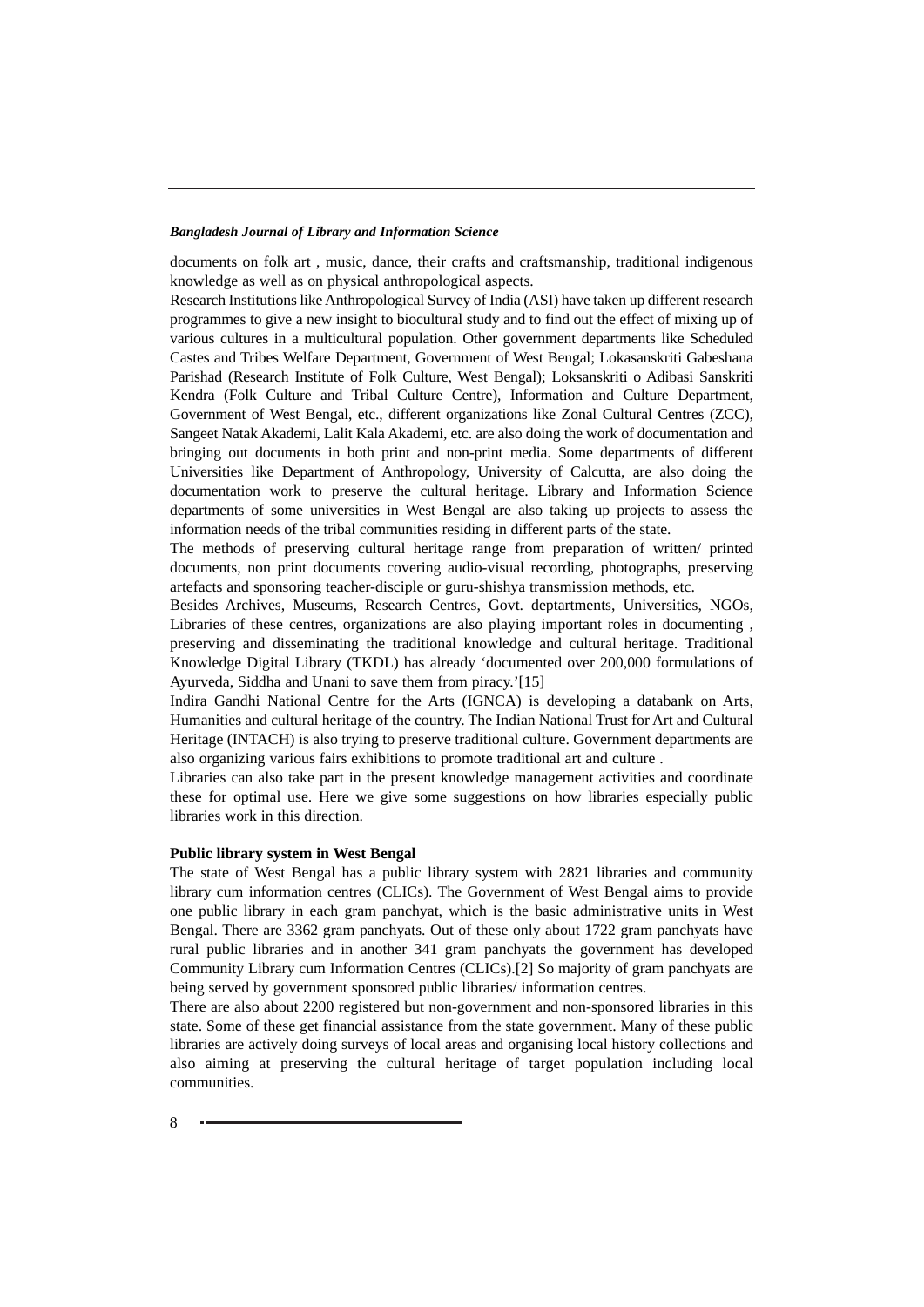Rabindranath Tagore had initiated the development of Rural areas when he founded Visva-Bharati University. Now Tagore's dream is being fulfilled by Visva-Bharati University with assistance from Raja Rammohan Roy Library Foundation (RRRLF). 36 village libraries are now serving as community centres. These are acting as village community centres, engaged in promoting indigenous knowledge, art, crafts for their sustenance and development. These centres are also acting as continuing education centres for neo literates, hands-on training centres for transferring the tradition to generations, etc. [1, 16].

Some of the public libraries in West Bengal are trying to document the history and culture of the local areas/communities. Thus they are playing a role to preserve the cultural heritage of the local areas and also disseminating these knowledge as and when these are required.

Libraries are supposed to assess the need of the target population and satisfy their needs. They should also collect, record and prepare database/s on the local history and culture along with their demographic characteristics. The literacy rate in West Bengal is 69.2% and literacy rate of tribal population is 43%.[1,20] So Audio-visual recording is necessary to reach the masses, to support information needs of the community.

# **IPR Issues**

*"Copyright protection is above all one of the means of promoting, enriching and disseminating the national cultural heritage. A country's development depends to a very great extent on the creativity of its people, and encouragement of individual creativity and its dissemination as a sine qua non for progress."* [21]

The protection policy should think of practical benefits of the holders of traditional knowledge. We need to recognize and respect the rights of traditional knowledge holders as well as we have to be conscious about the unauthorized use of traditional knowledge by others. Two types of protection systems for traditional knowledge have been developed

Positive protection - This gives the indigenous knowledge holders the right to seek action against any misuse of this knowledge

Defensive protection - This prevents others in taking illegitimate rights on traditional knowledge. Traditional knowledge should be organized and put in the public domain to avoid illegitimate use of it.

Other legal concepts which have developed regarding protection of traditional knowledge are – Prior Informed Consent (PIC) which asks for consultation with the holders of this indigenous knowledge before this knowledge is accessed or used;

Equitable benefit sharing which stresses on the equal share of the benefits coming out of the use of traditional knowledge;

Unfair competition - This asks for taking action against any false claim of any product as indigenous.

Besides this the holders of the traditional knowledge can apply for patent rights to protect their innovative knowledge. The distinctive marks, symbols, signs, terms used in association with indigenous knowledge can also be protected. Some countries like Brazil, Costa Rica, India, Peru, Philipines, Burma, and others are developing sui generis laws to protect some parts of traditional knowledge. India has also amended patent law to add a clarification for traditional knowledge. International cooperation and coordination in this regard is necessary. WIPO is providing a

 $\mathbf Q$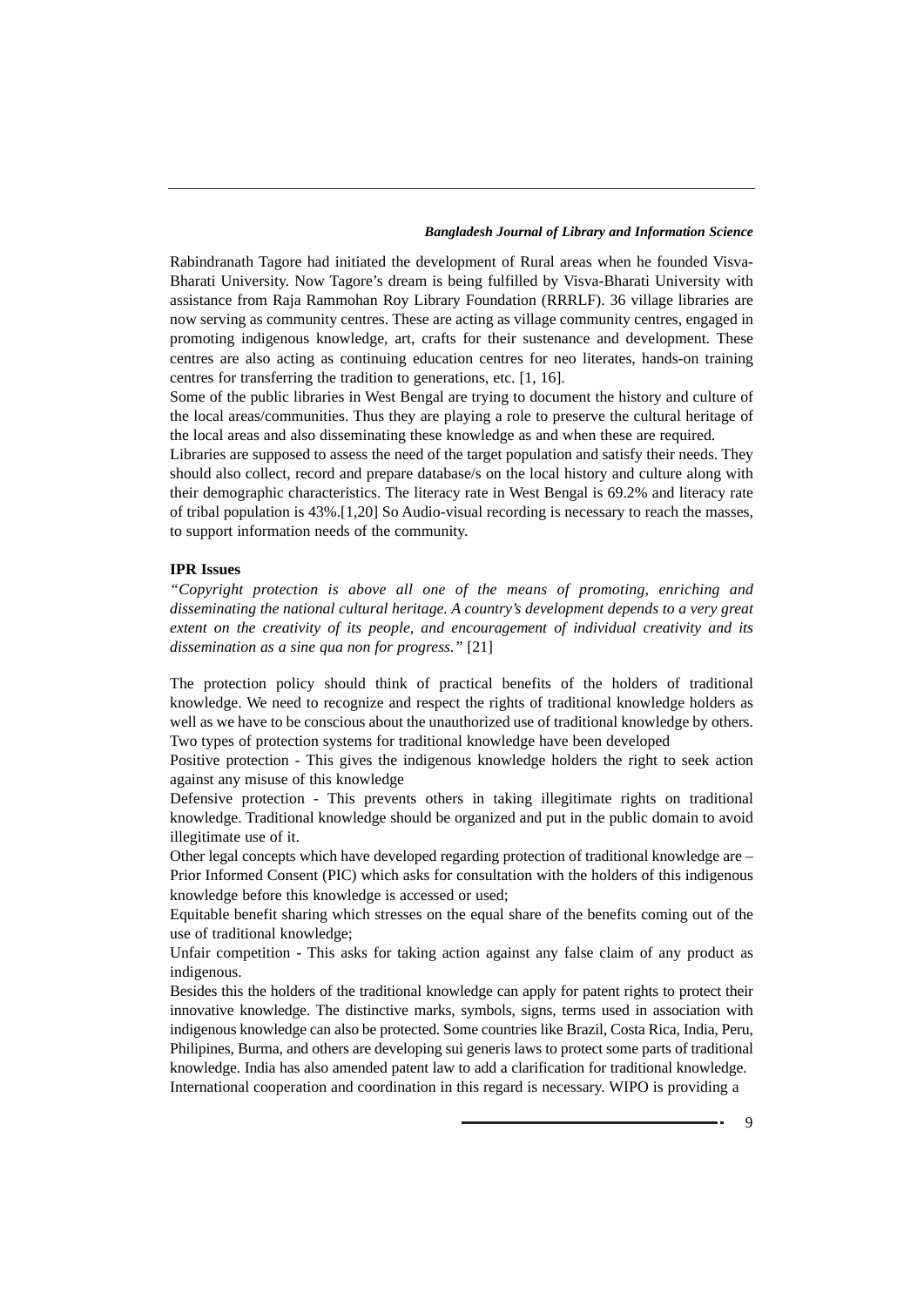platform for developing policies for protecting traditional knowledge and cultural heritage. The Intergovernmental Committee on Intellectual Property and Genetic Resources, Traditional Knowledge and Folklore of WIPO established in 2001 is thinking of increased protection of indigenous knowledge against misuse. WIPO has also issued 'Guide on Managing International Property for Museums'[17]. It also helps in managing IP of libraries, archives engaged in preserving cultural heritage and other traditional knowledge.

#### **Awareness programmes**

Though a number of research organizations and government departments have taken up projects for preserving the heritage, we need more projects for recording various art forms, cultural lives in multimedia digitized format directly from the communities. Librarians of public libraries can help in identifying the communities, assessing their needs and jointly supervising and conducting the digitization work, organizing these and providing these digitized services with audio-visual content. For this, we need to organize awareness programmes, training programmes for handling computers and providing these services.

To prepare our future librarians we should provide training in content generation and management. They should also be trained to act as knowledge centre managers, to handle necessary equipments. Librarians should be trained in soft skills. They should be trained to develop good relations with the target population and should try to learn and record this knowledge.

Public libraries in West Bengal have a developed system. With the help of ICT these libraries can coordinate already available materials and can provide better services and work in the development of the communities. The library should support the needs of the community with the help of audio-visual materials especially where the literacy level is low. A multilingual and multicultural country like ours urgently needs to translate these A/V materials for use in different parts of the country. Besides these A/V materials, computerized integrated databases need to be created for its sustenance and development. These databases should provide access and share the knowledge thus stored. A network is also to be developed. The librarians should have proper training to have awareness of traditional knowledge, to do the field survey, capture data, knowledge of handling information technology and should be aware of the IP protection policy.

#### **Conclusion**

With the developed public library system in West Bengal we can take more initiatives to assess the need of the local communities, appreciate the traditional culture and indigenous knowledge and preserve this cultural heritage. Public libraries especially the rural libraries should take steps in collecting demographic characteristics including the lifestyle, culture of the target population and record this live with the help of audio visual technology. Audio as well as video cassettes, CDs can be prepared and can be kept in local libraries. Considering the low literacy level, we have to do door to door survey and preserve this in multi media. Translation of this cultural heritage of the multilingual communities to other regional languages will help in the exchange of cultural diversity. Libraries should cooperate with other research institutions, government departments, non-government organisations in promoting fairs, festivals and thus in disseminating cultural heritage. The well organized public library system can be used to remove the cultural barriers and to form the base for unity in diversity.